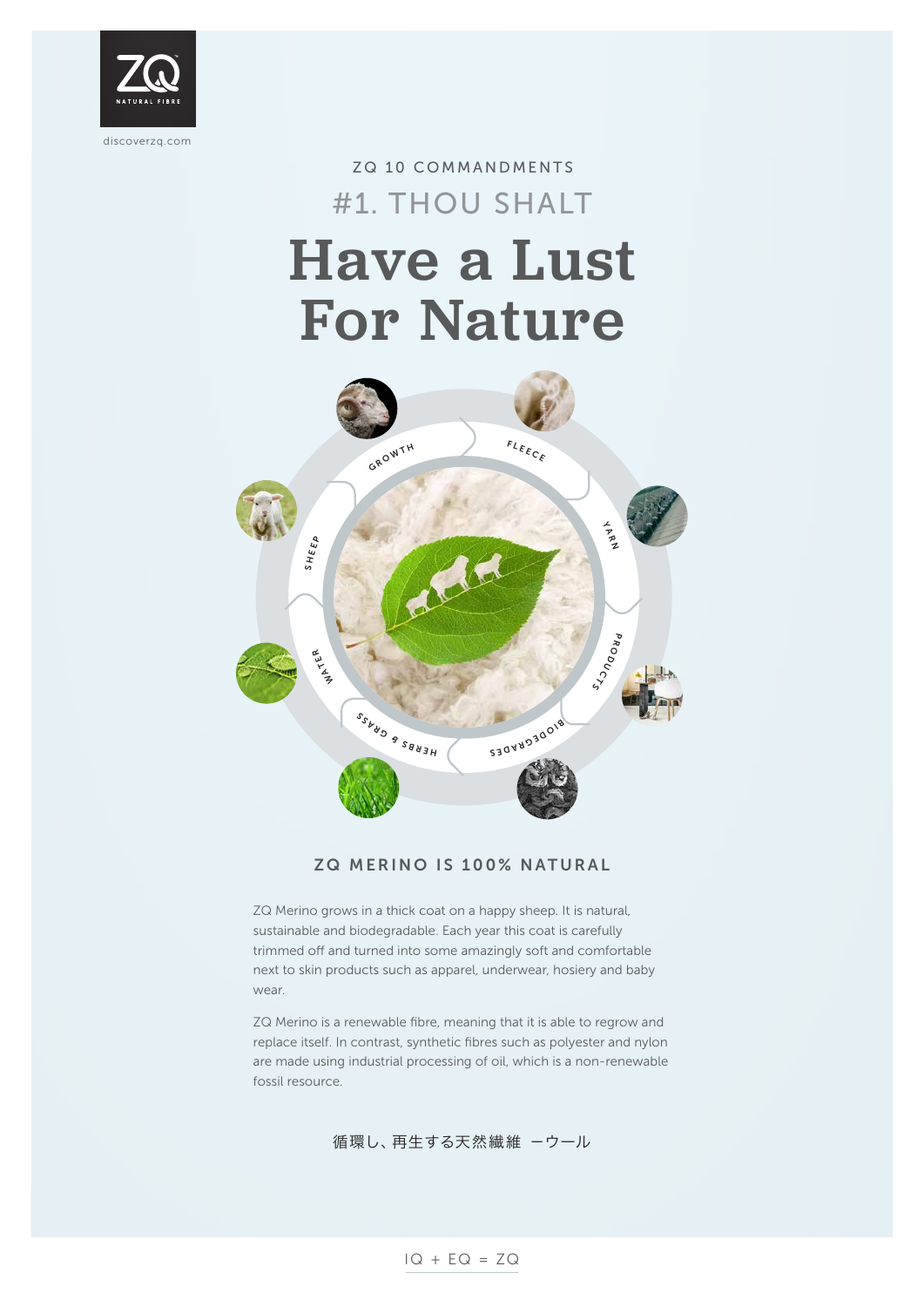

### ZQ MERINO CAN ENHANCE SKIN HEALTH

ZQ Merino is associated with skin health in a study where four sock fibre types were compared. [1]

In the study, volunteers didn't know what socks they were wearing, so the trial was completely blind. 100% acrylic, 100% cotton, 100%

# ZQ 10 COMMANDMENTS Have Healthy Skin #2. THOU SHALT



24.5 micron wool and 100% ZQ Merino wool were worn by each participant. A clean pair of fresh trial socks were worn each day for a minimum of eight hours per day.

Socks that used ZQ Merino were associated with more cases of improved skin health.

[1] Study was carried out by the University of Otago Clothing and Textile Sciences, New Zealand.

#### 調温、調湿、蒸れないウール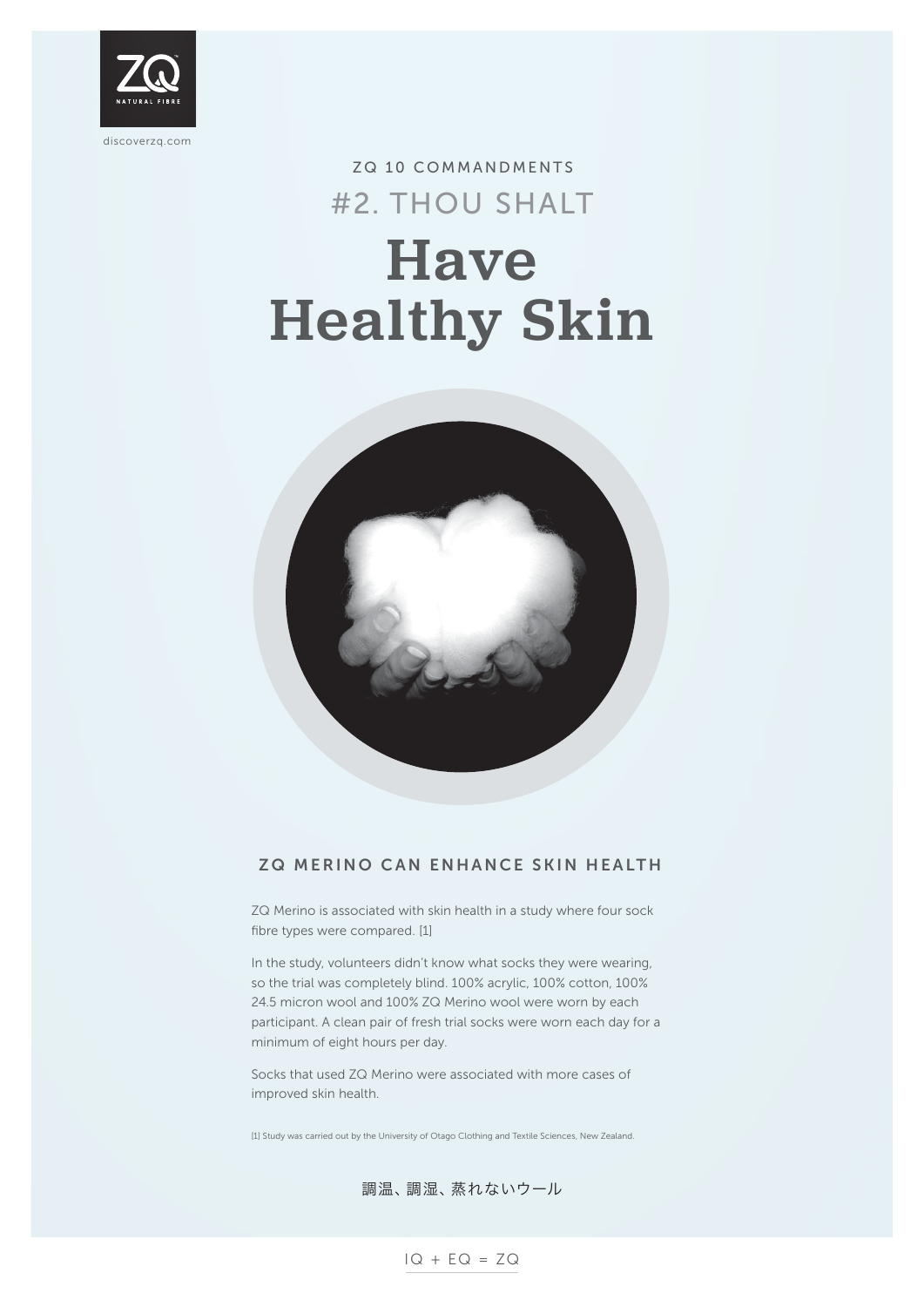

# ZQ 10 COMMANDMENTS Be Flame Resistant #3. THOU SHALT



## ZQ MERINO WON'T BURN

ZQ Merino will not catch fire, and will only smoulder for a brief moment. This is due to the natural chemical structure of wool, one that is high in both nitrogen and moisture. ZQ Merino is safer to wear due to its natural flame resistance properties.

### FIBRE MELTING POINTS

\*ZQ Merino is a naturally safe choice - it is flame resistant, and won't melt and stick to your body causing serious injuries like many common synthetics.

NYLON POLYESTER WOOL



### 火に対して安全。火を離せば燃え広がらず自然に消えて炭化します。ポリエステルなど石油 系合成繊維と違い、溶けて肌に付着するようなこともありません。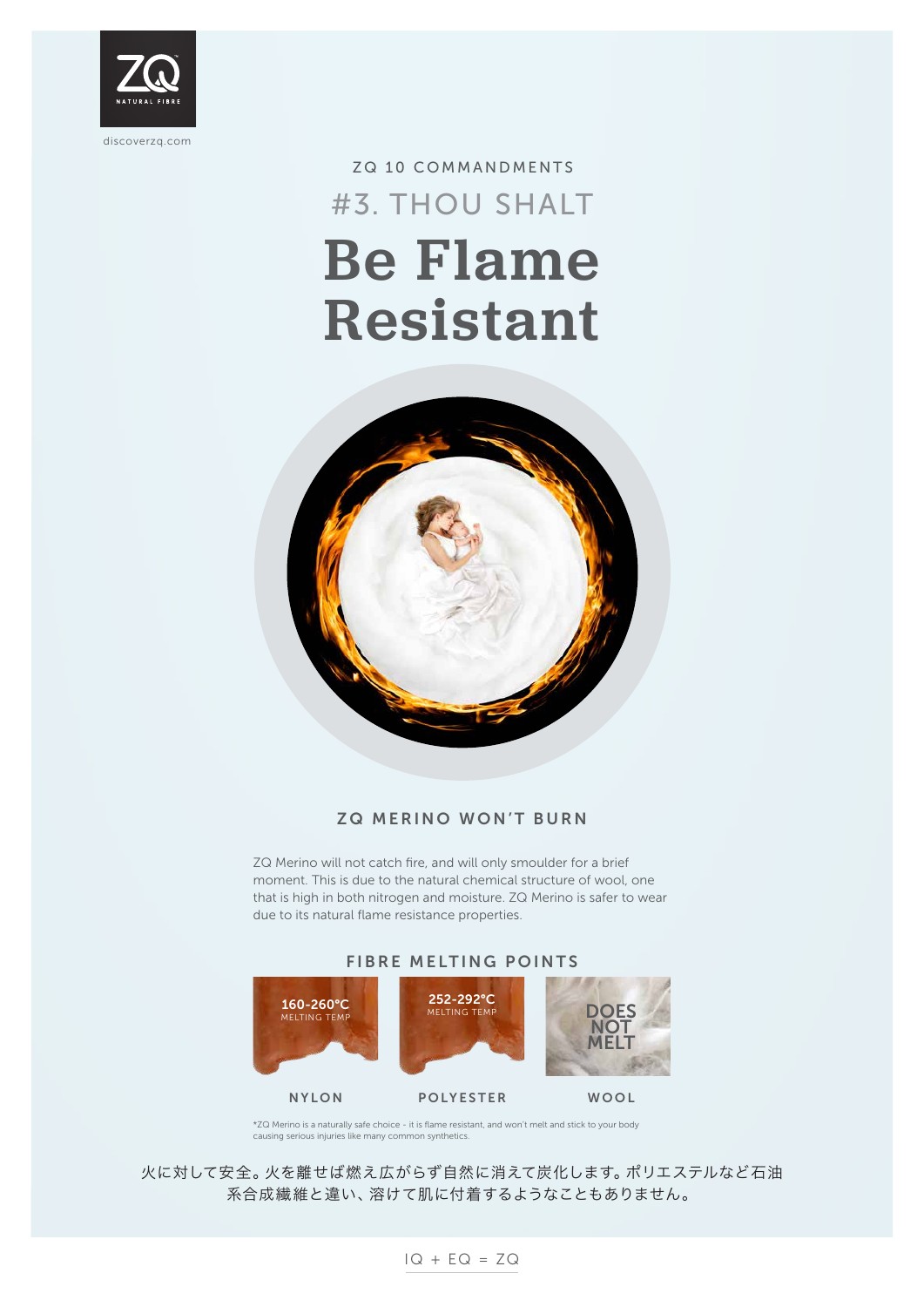

# ZQ 10 COMMANDMENTS Naturally Shape-Shift #4. THOU SHALT

### ZQ MERINO NATURALLY BIODEGRADES

ZQ Merino is basically a protein composed of amino acids, very much like our skin and hair. Amino acids are the building blocks of life. When you bury a wool product in soil under the right conditions, it will naturally biodegrade. In the process, it will release essential

nutrients.

Fossil fuel-based fibres such as nylon, polyester, acrylic, and spandex do not biodegrade. Ever. They get smaller and smaller until they become microplastics. Microplastics act as magnets for other nasty contaminants in the environment. A single microplastic can be up to a million times more toxic than the water around it. [1]

[1] Chelsea M. Rochman, Eunha Hoh, Tomofumi Kurobe & Swee J. Teh, Ingested plastic transfers hazardous chemicals to fish and induces hepatic stress



#### 生分解し、土に還る ― ウール VS 永遠に海を漂うマイクロプラスティック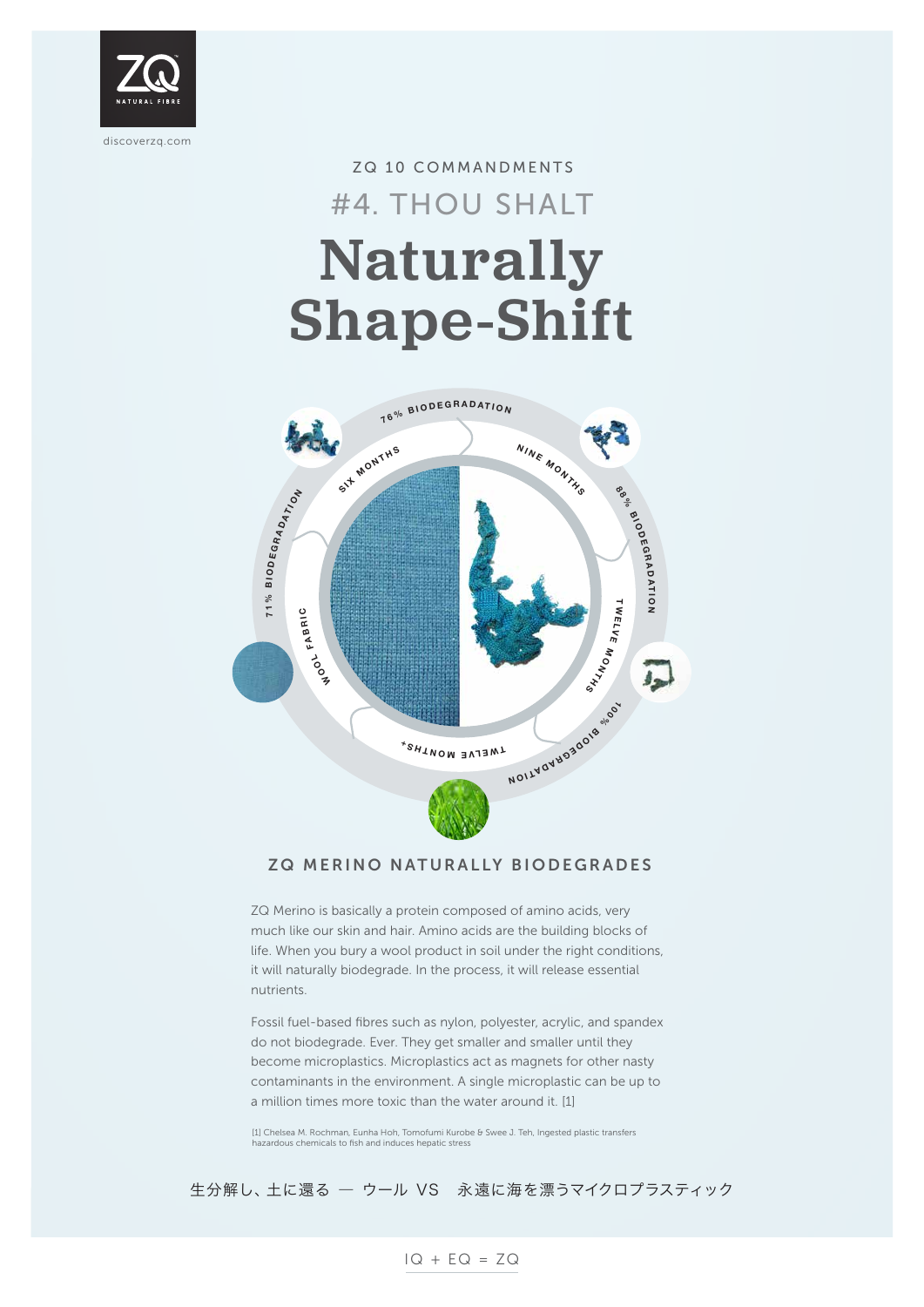

## ZQ 10 COMMANDMENTS Be Funky Free #5. THOU SHALT



### ZQ MERINO KEEPS YOU FRESH

ZQ Merino outperforms other fibres with its ability to resist the buildup of unpleasant odours. Odour molecules are absorbed into ZQ Merino fibre, effectively becoming trapped and less readily detected by the human nose. Odour molecules trapped within the fibre can

then be removed during laundering.

Often, all it takes is a little airing before your garment is ready to wear again. This means your garment doesn't require as much washing and you and your garment stay fresher for longer.

#### 汗臭くなりにくい、優れた消臭機能を持つウール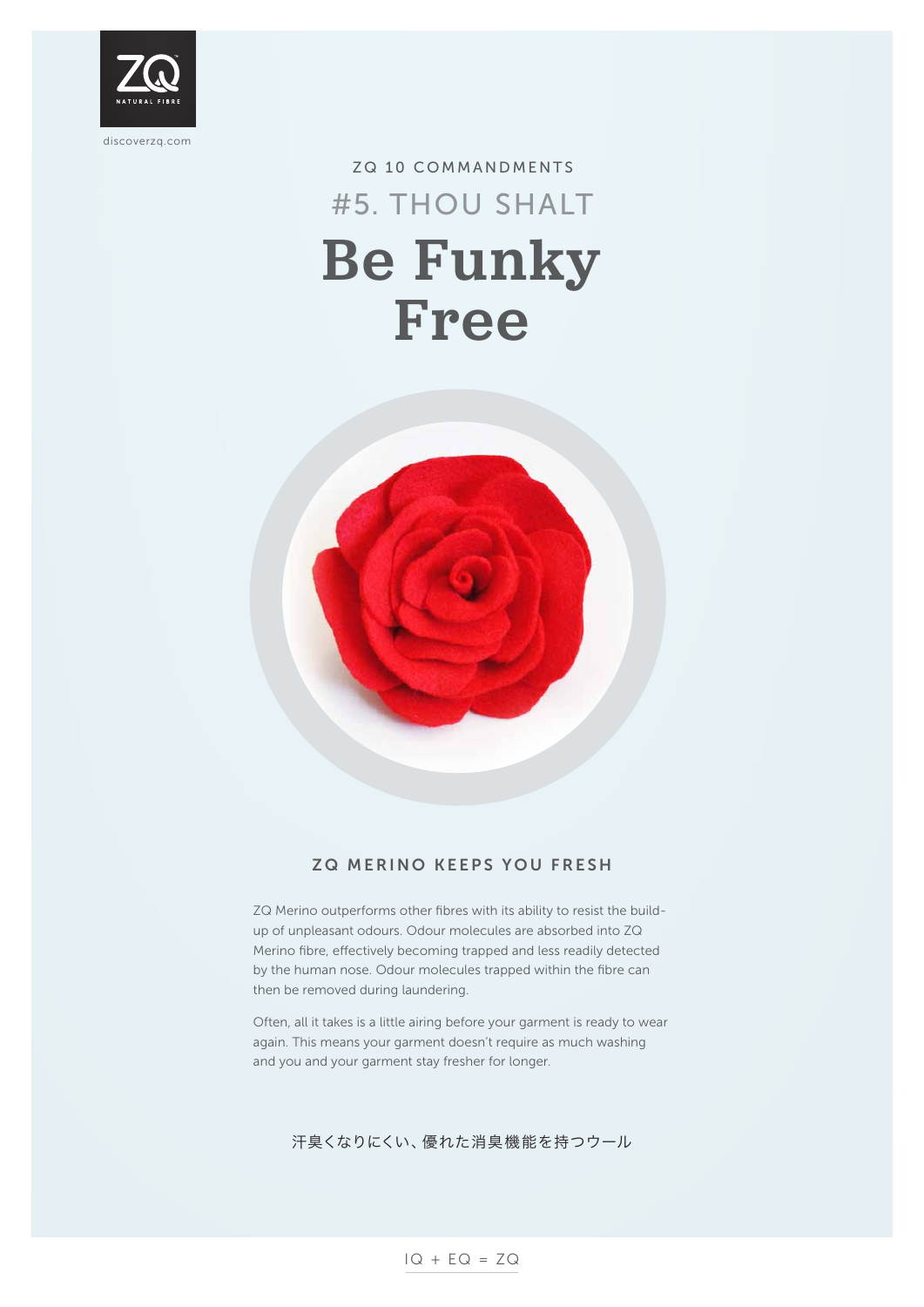

$$
IQ + EQ = ZQ
$$

# ZQ 10 COMMANDMENTS Have Strength and Resilience #6. THOU SHALT



### ZQ MERINO IS SUPER STRONG

ZQ Merino has a natural crimp which contributes to its resilience performance. This wave-like structure provides a very soft and 'springy' handle. Even after frequent laundering, your ZQ Merino garment will retain its shape, colour and feel.

ZQ Merino has excellent extensibility properties and can be extended by more than 30% of its length without breaking and in turn, can recover from extensions of approximately 20%.

## 天然のクリンプとバイメタル構造による形状記憶性により 弾力性を備えた強い繊維 ― ウール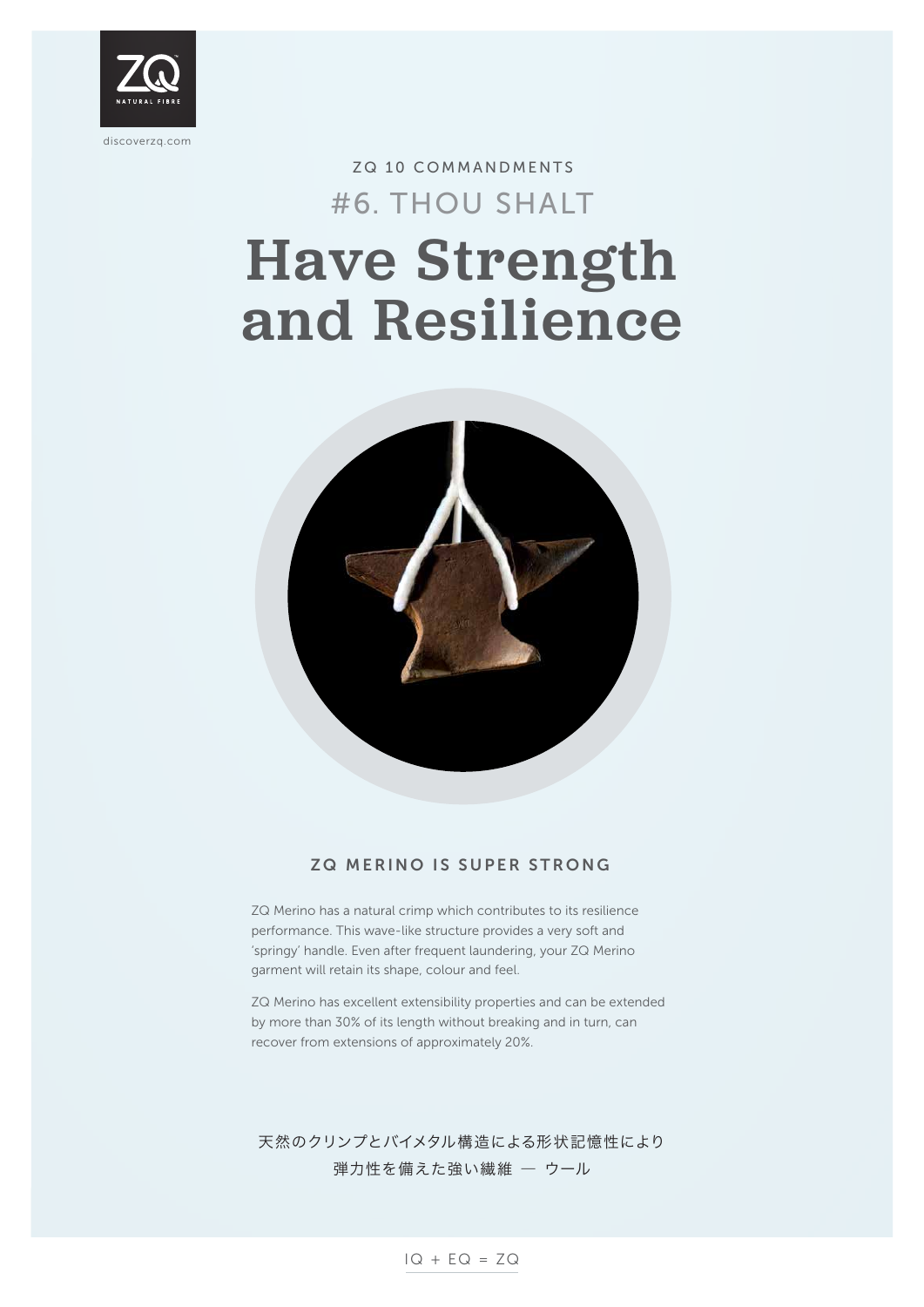

# ZQ 10 COMMANDMENTS Exercise Like a Machine! #7. THOU SHALT



## ZQ MERINO HELPS YOU WORK HARDER

ZQ Merino is a technical fibre that has the ability to control temperature and humidity. When a half Merino and half man-made fibre garment were trialled, these were the results [1]:

- The skin under the ZQ Merino side was drier
- Skin wetness was perceived to be drier on the ZQ Merino side
- The skin temperature was lower on the ZQ Merino side
- Thermal comfort was perceived to be better on the ZQ Merino side

This means you will be able to exercise for longer and more comfortably when wearing ZQ Merino in both summer and winter conditions.

[1] Validation trials were carried out at Victoria University, Melbourne at the Institute of Sports, Exercise and Active Living (ISEAL).

#### 表面は水を弾き、内部は湿気を吸って吐く、快適繊維 ― ウール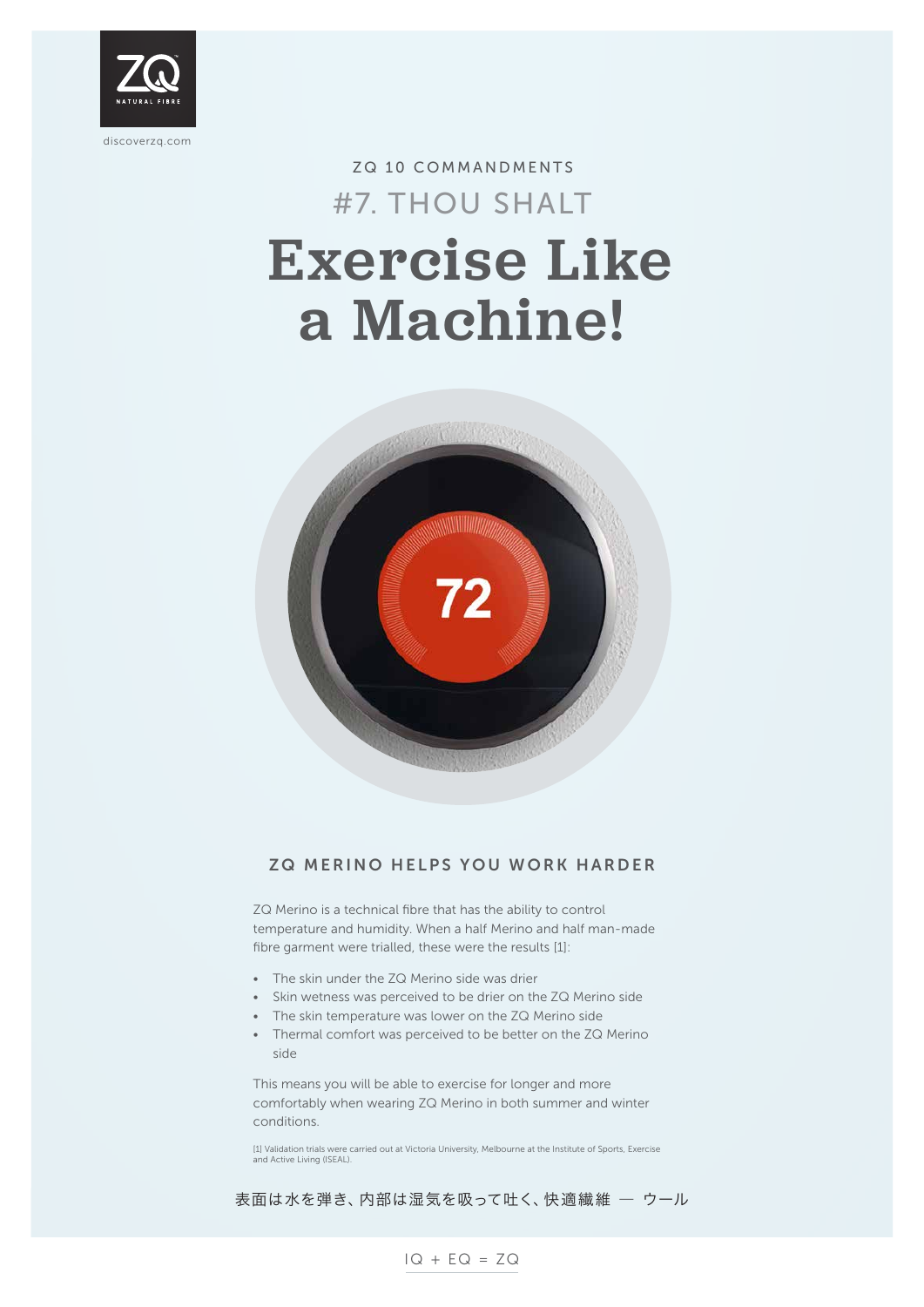

$$
IQ + EQ = ZQ
$$

# ZQ 10 COMMANDMENTS Layer Up For Inner Harmony #8. THOU SHALT



## ZQ MERINO LIKES TO LAYER

You are helping support your body's comfort, performance, and health and well-being by layering in ZQ Merino. Depending on the environmental conditions you face, sometimes you will need to add garment layers to help you keep warm, or remove layers to keep you

cool.

It is vital that each layer works together seamlessly to support your body's natural heating and cooling system.

By encouraging the natural fibre connection between your ZQ Merino layers, you are ensuring that non-merino layers do not impede the natural temperature regulation (not too hot, not too cold) and breathable (not too sweaty) attributes of the ZQ Merino.

#### 熱伝導性が低いウールの重ね着で、暑さ寒さから身を守る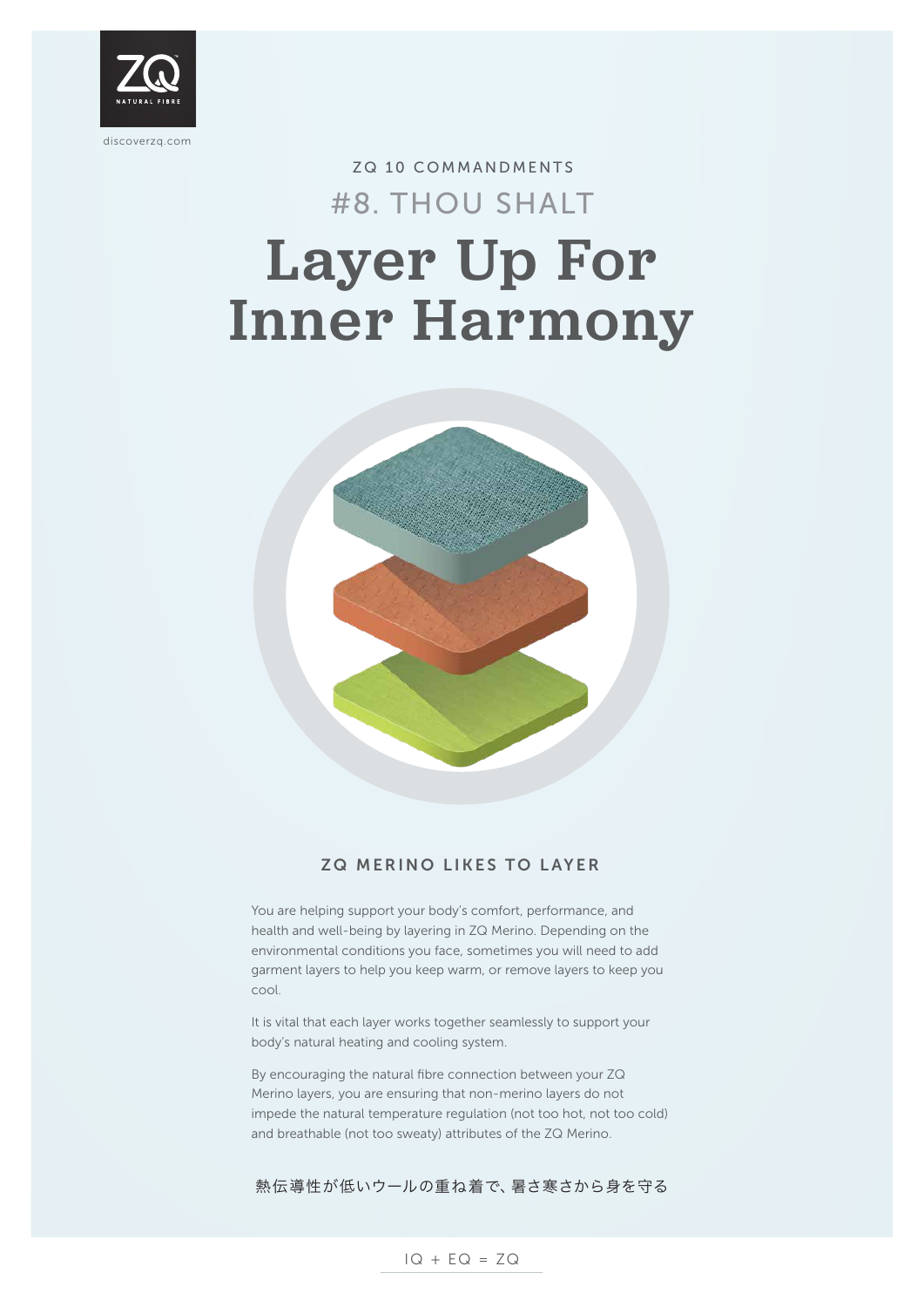

# ZQ 10 COMMANDMENTS Stay Well-Balanced #9. THOU SHALT



### ZQ MERINO KEEPS YOU COMFORTABLE

The chemical structure of ZQ Merino fibre means that it has the ability to gain and release heat depending on the external and internal environment – thus buffering wearers against environmental changes – properties that are not shared by synthetic fibres such as

nylon and polyester.

As it absorbs moisture, ZQ Merino fibre releases a small, but perceptible amount of heat. In apparel or hosiery application, this prevents the wearer from chilling in wet, cool conditions. In hot conditions the reverse effect occurs, affording a natural means of buffering the body's micro-climate.

#### 外気の温度変化を穏やかに伝え、汗冷えしないウール